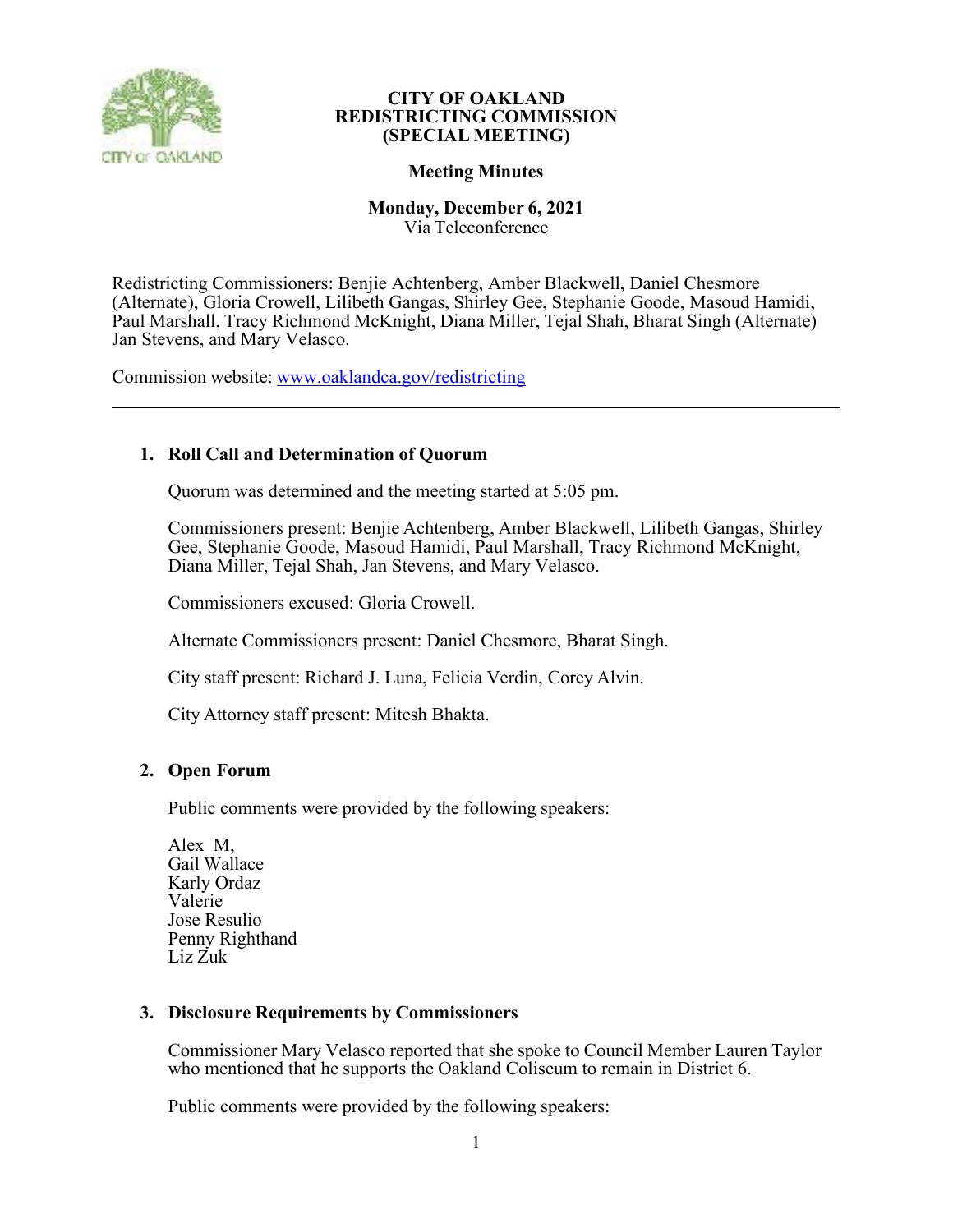#### **Meeting Minutes (Continued)**

#### **Monday, December 6, 2021** Via Teleconference

Z Breaux Oscar

## **4. Outreach Efforts Updates**

Charisma Acey provided outreach updates to the Commission, including organizations that were contacted, previous and upcoming in-person events where the public can learn about redistricting. Oakland Rising presented census data including overlays of voting response rates, poverty rates, housing cost burden rates, foreign born concentrations, limited English proficiency rates, Prop 15 voter rates, voter precinct data. Chair Gangas requested that outreach consultant present a strategy plan to analyze level of outreach in narrowing down maps proposals.

Public comments were provided by the following speakers: Jose Resulio Tom Baker Oscar Yassin Andrea Jones Iris Merriouns

## **5. Review of Maps Submitted by the Public**

Commissioner Stephanie Goode introduced five publicly submitted draft maps that she and Commissioner Masoud Hamidi chose for Commission discussion.

Public comments were provided by the following speakers: Tom Baker Reisa Jaffe Jose Resulio Oscar Yassin Ralph Kanz Kate Steel Nick Piltch Z Breaux

## **6. Public Testimony Regarding Redistricting & Draft Map Discussion**

Public comments were provided by the following speakers: Leeann Alameda Oscar Yassin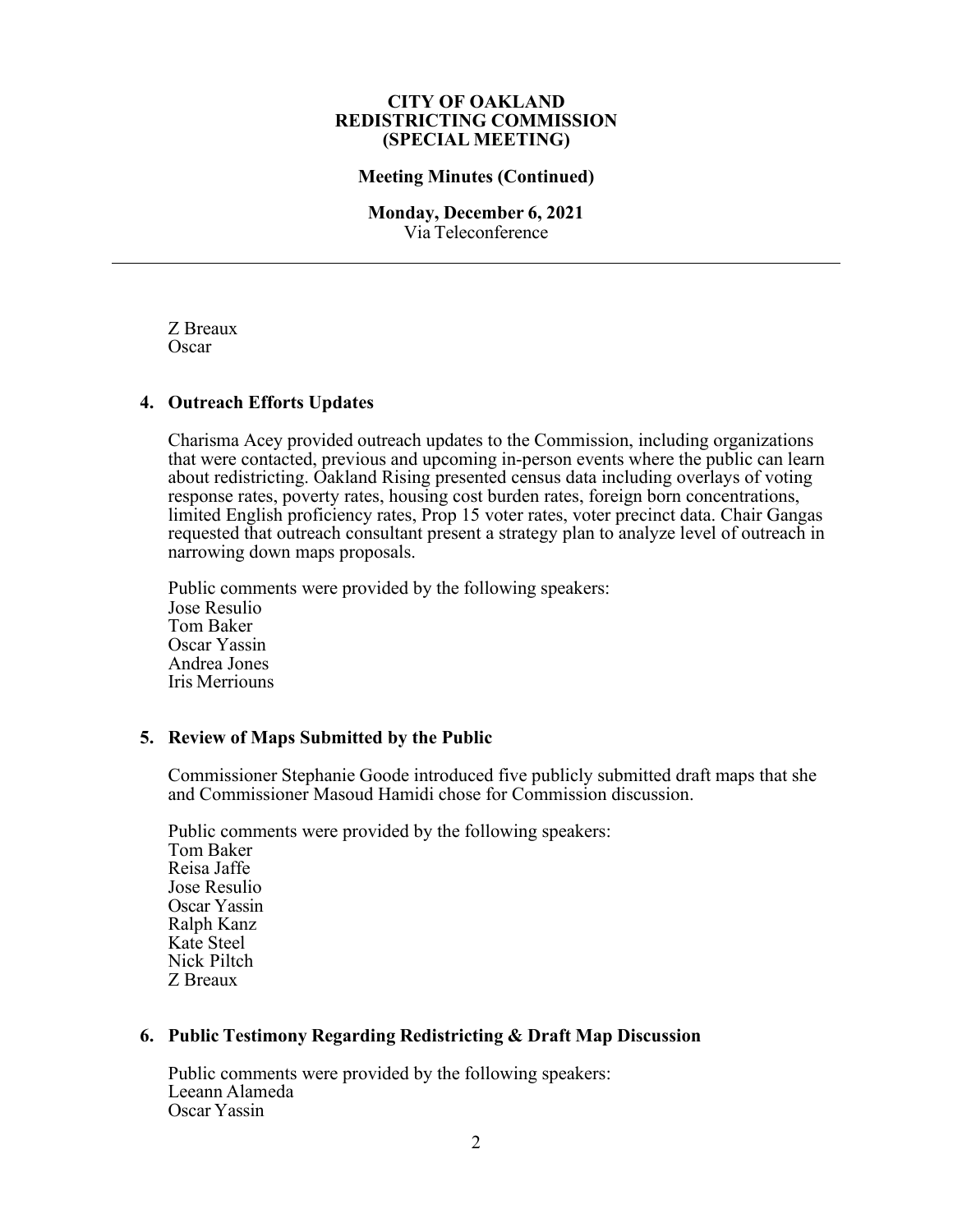#### **Meeting Minutes (Continued)**

#### **Monday, December 6, 2021** Via Teleconference

Nock Pilch Valerie Jose Resulio Tom Baker Reisa Jaffe Elizabeth Marjory Haskell Carolyn

Motion to extend meeting to 9 pm was made by Commissioner Benji Achtenberg and seconded by Jan Stevens. The motion passed with 12 ayes (Achtenberg, Gangas, Gee, Goode, Hamidi, Marshall, McKnight, Miller, Shah, Stevens, Velasco) and one abstention (Blackwell).

Staff provided a chart to help the Commissioners prioritize remaining maps Draft Map E, Draft Map F, Draft Map G, Draft Map H, Draft I, Draft Map J and Draft Map K. The Commissioners provided reasons for their top three choices. Maps F, I and K were prioritized, although Staff Council recommended that no action be taken to eliminate any of the remaining maps due to a potential Brown Act violation concern of information received by the Commission during a presentation by Oakland Rising. Council was concerned the depth of the presentation was not agendized.

Commissioner Shirley Gee suggested that the Commissioners use only Draft Map F as base map since it seemed to be the map that more closely reflected boundaries expressed by other Commissioners and the public.

Written testimony was submitted by the individuals or groups:

Michael Loeb, Mary Vail, Marcia Tanner, Mary Ellen Navas, Brooke Levin, Anna Audrey, Council of Elders, Ezra Kong, Jasmine Hoo, Andrew Norton, Leeann Alameda, Juan Ibarra, Ellen Konnert, Tom Konnert, Christine Rails, Bob Bonnert, Betholynn Otte, Jeff Jackson, Kate Steel, Bruce Boyer, Beth Elliot, Lisa Ray, Kay Skoniezny, FM Austin, and Penny Righthand,

Other Commissioners including Stephanie Goode, Commissioner Tracy Richmond McKnight and Chair Lilibeth Gangas that more Commissioner review of the remaining maps was necessary and was too soon to choose one map to be prioritized. Chair Gangas requested that the Commissioners do further "homework" in preparation to choose one or two maps at their next meeting scheduled for December 8th.

Chris Chaffee of Redistricting Partners provided a demonstration of live map drawing and the approximate time it takes for each change. Chair Lilibeth Gangas requested that the Commission further study the maps before the next Commission meeting on December 8th so further prioritization can occur during that meeting.